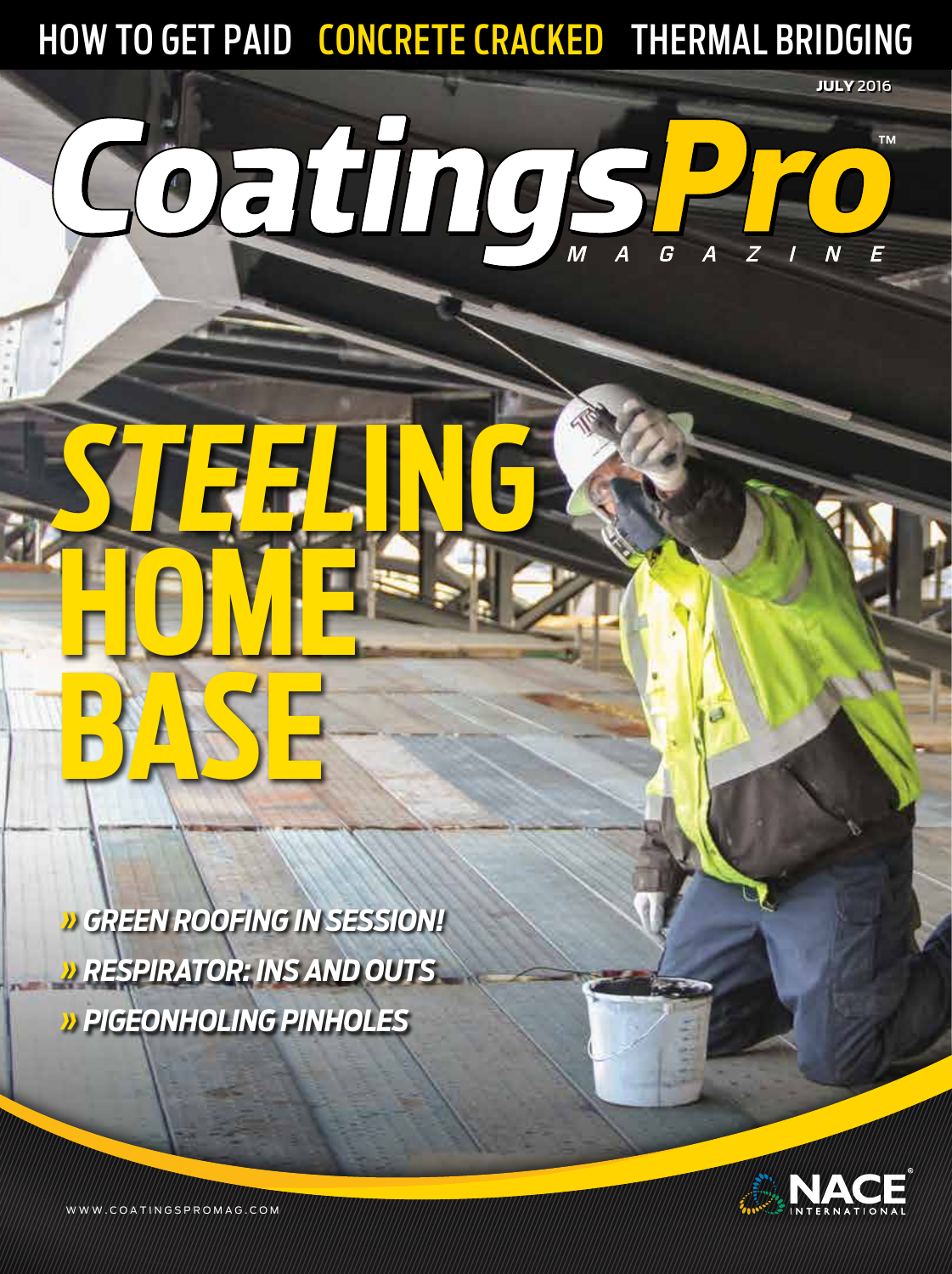## **Feature**

# **Down in the Dumps? Not With This Green Fix!**

#### BY **JACK INNIS, CONTRIBUTING EDITOR** PHOTOS COURTESY **BRAZOS URETHANE, INC.**

mate 134<br>
imate 134<br>
and cartir<br>
offerings,<br>
tal studie<br>
environm<br>
Administ<br>
Than **Signal Community College District was down in the dumps! The college district needed to replace 10 roofs at its Rocklin, Calif., campus, but administrators simply couldn't bear the thought of tearing up approximate 134,70** dumps! The college district needed to replace 10 roofs at its Rocklin, Calif., campus, but administrators simply couldn't bear the thought of tearing up approxand carting all that waste to the local landfill. Among other offerings, the college teaches earth sciences, environmental studies, and conservation. Hey, how can you advocate environmental stewardship and not practice what you preach? Administrators had to find a better solution.

Thankfully, a coatings crew from Brazos Urethane Inc. came up with a green alternative that left Sierra College beaming with joy.

#### Waste Not, Want Not

Brazos' Western Division Manager Craig Opel proposed restoring the existing roofs with Tremco Inc.'s AlphaGuard, a bio-based, 64-mil (1,625.6 microns) total approximate dry film thickness (DFT) monolithic polyurethane coating system. Restoring the roofs presented a broad array of savings: Less cost than a teardown, no expensive treks to the landfill, and no unnecessary waste of natural resources to replace the torn-out roofing.

Sierra expressed interest but voiced three major concerns. First, the project had to wrap up before fall classes began. This gave the coatings crew only 70 days — about half the time typically needed. Second, with summer school classes already underway in the 10 classrooms, the crew had to control odor and overspray. Finally, drought and environmental regulations forbid the use of standard pressure washers because they consume large amounts of water and produce runoff.

With the clock ticking, Opel knew that any delay in finding solutions to these concerns could amount to a missed deadline. Apparently the old (environmentally friendly) adage, "waste

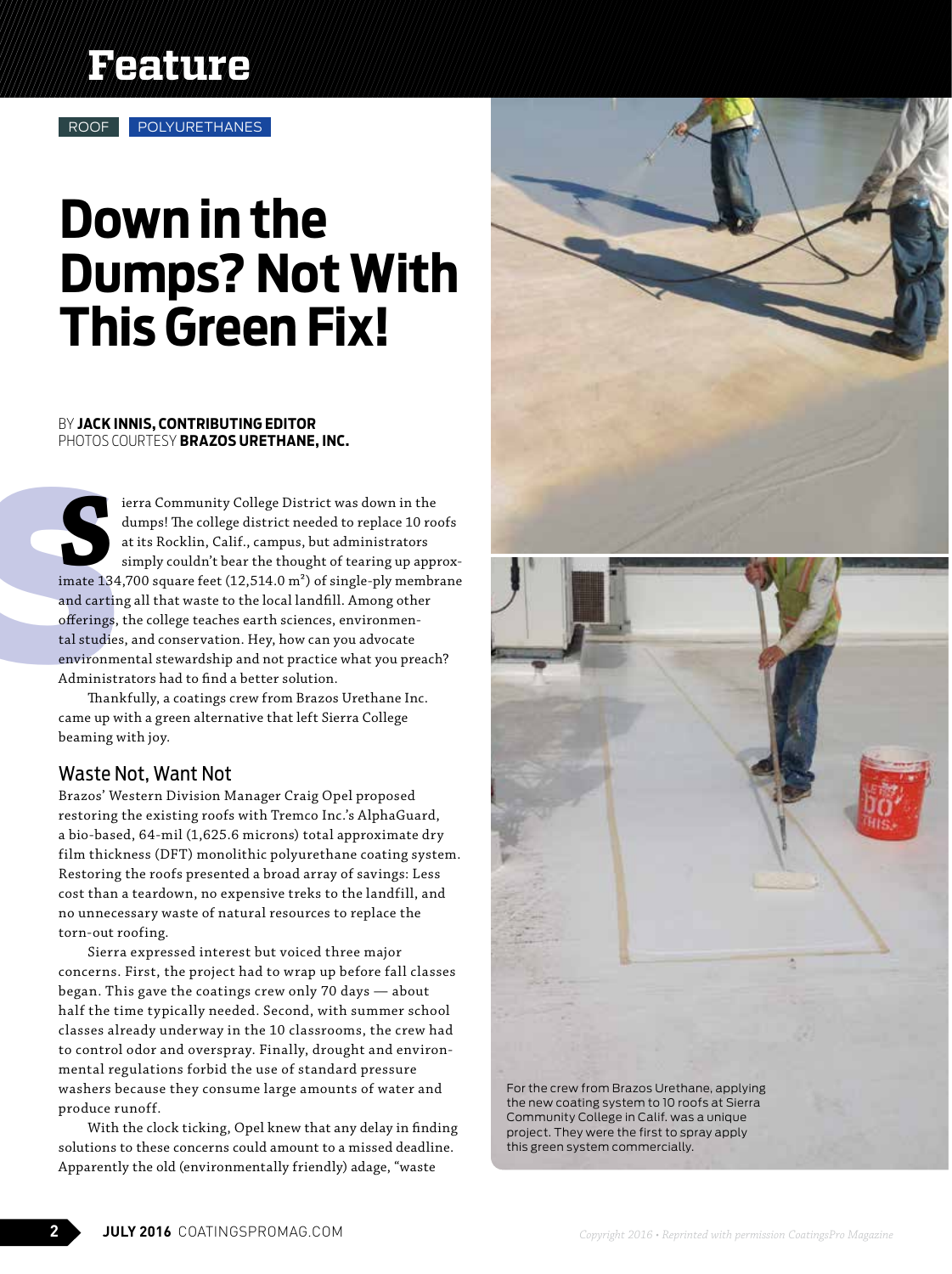## Green Roof



The Brazos Urethane team used two other teams to kick

off this approximately 134,700-square-foot (12,514.0 m²) project: A cleaning division washed and vacuumed the poor roofs and another crew surveyed the roof for waterlogged foam.

- 1

**Restoring the roofs presented a broad array of savings: Less cost than a teardown, no expensive treks to the landfill, and no unnecessary waste of natural resources to replace the torn-out roofing.**

> It took 10 Brazos Urethane crew members and teamwork to complete this project. Throughout the project, the crew wore respirators and fall protection and used warning lines when required.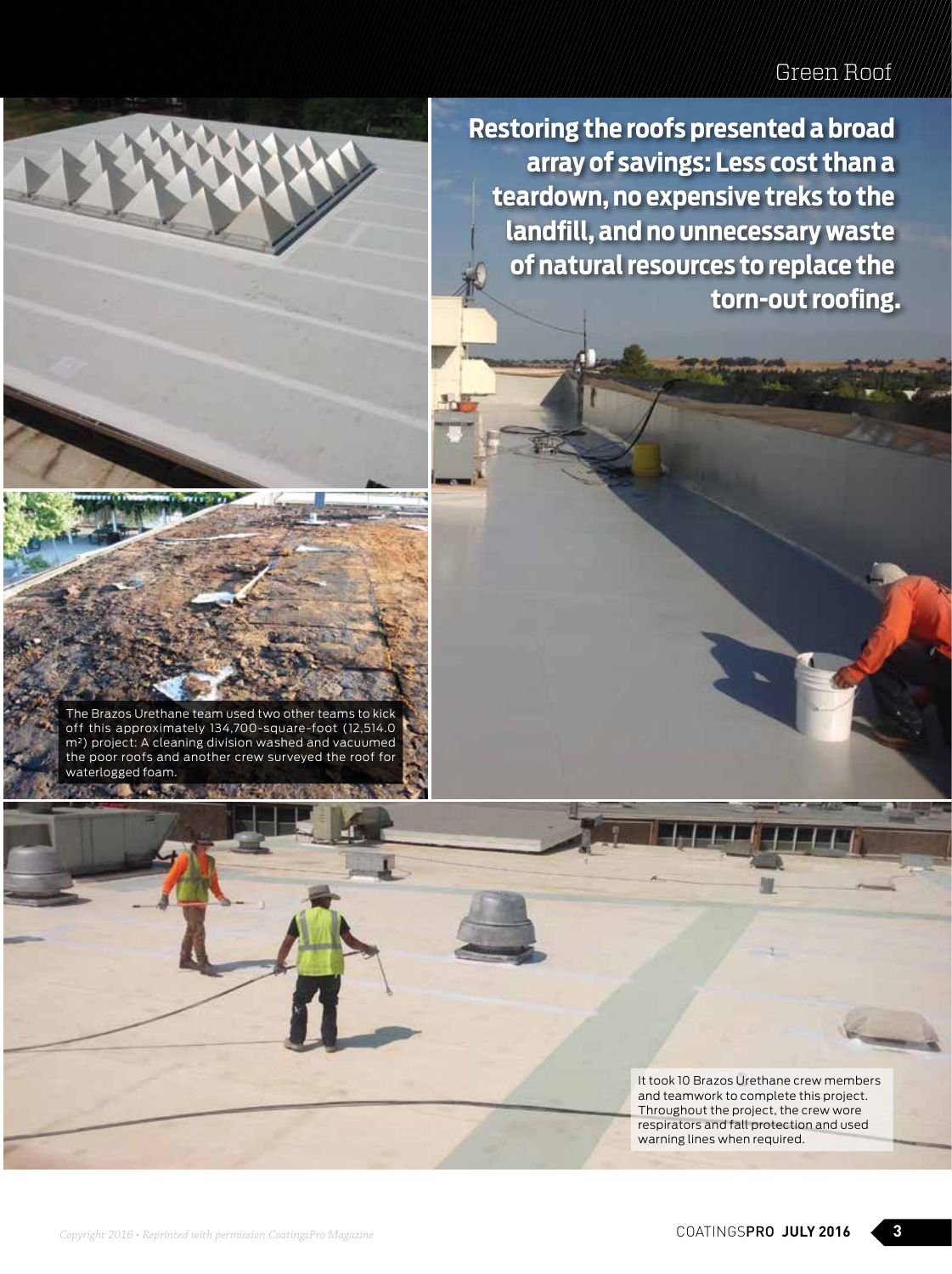### Green Roof

not, want not" applies to time as well as material goods!

"It had never been done before, but we decided to spray apply the AlphaGuard system," said Opel. "Specs called for brush, roll, or squeegee, but our experience and expertise told us we could make spraying happen. We were confident with the product, and Tremco was confident with us. Getting Tremco's go-ahead made the deadline doable, because spraying is typically twice as fast as brushing, rolling, or squeegeeing."

With a firm handle on the Sierra's first issue, the deadline, Opel set the wheels in motion. He had ideas for the other two issues; he just hoped they'd work out. First order of business was to clean the existing roofs without pressure washing.

#### Recycle and Reuse

California water and waste stream regulations are among the toughest in the country, and Rocklin's Placer County is no exception. Most notably, allowing water from pressure washers to enter storm drains or sewer systems is prohibited. Thankfully, Tremco's WTI RoofTec Roof Cleaning Division knows the ropes. Using a machine about the size and shape of a floor buffer, a two-man crew attacked the roofs with powerful, non-abrasive, rotating water jets. The dirt and spent water



Once the waterlogged areas were identified, the Brazos Urethane crew replaced that foam and covered any exposed areas with fiberglass mat roof boards. The buildings were inhabited throughout the project.

were instantly captured by a vacuum system and sent to a collection tank for filtering. The Tremco crew then sprinkled the filtered water onto the campus landscape — all on the up and up. How's that for recycling and reusing?

Tremco also performed an infrared-based Thermacore Roof

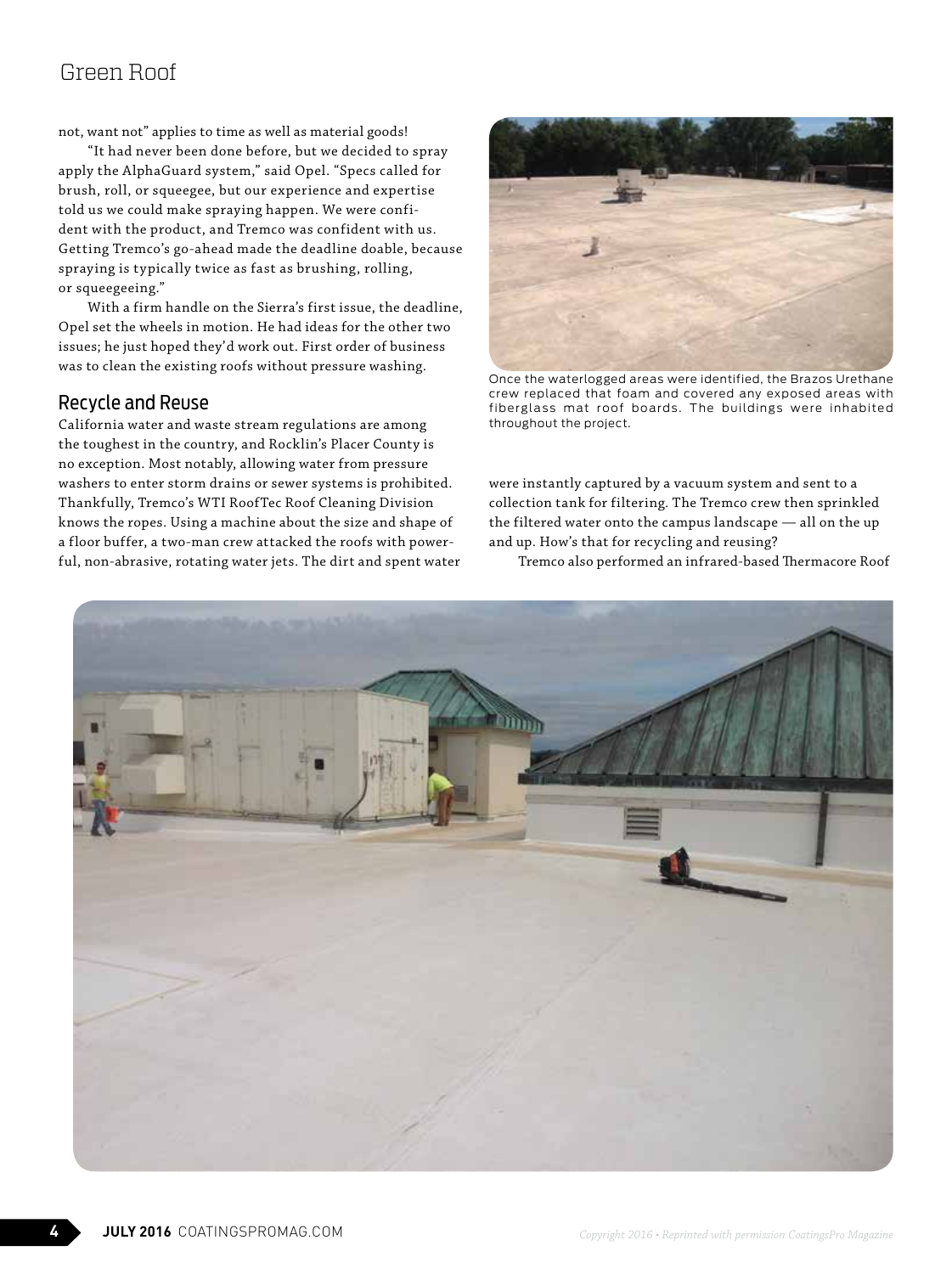

Around the seams, flashings, and seam laps, the crew installed a polyester fabric into the seam sealant. The fabric was PERMAFAB and the sealant was SOLARGARD, both from Tremco.

Moisture Survey that identified waterlogged insulation beneath the roof's membrane system. With the scope of repairs finally defined, the Brazos crew couldn't wait to start!

Jobsite access was great. After coordinating parking lot closures with school facility management, the men backed their 24-foot (7.3 m) Ford F-650 and 26-foot (7.9 m) International 4900 box trucks right up to the buildings. First, the Brazos crewmen cut out soggy insulation panels and replaced them with 4-foot-by-8-foot (1.2 m x 2.4 m) sheets of 2-inch thick (5.1 cm) GAF foam board. They topped the repaired sections with ½-inch-thick (1.3 cm) DensDeck fiberglass mat board and sealed the newly created joints with Tremco SOLARGARD polyurethane seam sealer. But sealing didn't stop there.

"We used 4- and 6-inch [10.2 cm and 15.2 cm] rollers with ⅜-inch [1.0 cm] nap to spread seam sealer over pre-cut strips of Tremco PERMAFAB polyester fabric, maintaining 4-inch [10.2 cm] overlaps," said Brazos superintendent Victor Reyes. "We did the same on all flashings and on every existing membrane seam to create an additional line of defense against leaking."

#### What's That Smell?

The crew then fired up their Graco 833 airless rig and sprayed a 1-mil (25.4 microns) approximate DFT single pass of Tremco AlphaGuard WB water-borne primer. Unlike the AlphaGuard basecoat and topcoat, the seam sealer and primer were not zero volatile organic compound (VOC). Therefore, the Brazos crew scheduled as much work as possible around classroom hours so students wouldn't be mumbling, "What's that smell?"

"We're very conscious about environmental stewardship at the Sierra Community College District," said Colin Irwin, deputy director of plant operations. "We always try to look at the full impact of our decisions, so in advance of this project, we actually brought test batches of (still curing) coatings into one of our buildings to see how much odor they let off. Brazos complied with all safety requirements and worked well with the

## JOB AT **A GLANCE**

#### PROJECT:

Apply bio-based coating system on 10 roofs at a community college in California

#### COATINGS CONTRACTOR:

Brazos Urethane Inc. 1031 6th St. N Texas City, TX 77590 (866) 527-2967 www.brazosurethane.com

SIZE OF CONTRACTOR:

~150 employees nationwide

#### SIZE OF CREW:

10 crew members

#### PRIME CLIENT:

Sierra Community College, Rocklin 5000 Rocklin Rd. Rocklin, CA 95677 (916) 624-3333 www.sierracollege.edu

#### SUBSTRATE:

Single-ply, roll-down membrane

#### SUBSTRATE CONDITION:

Poor; near end of service life with multiple leaks

#### SIZE:

~134,700 sq. ft. (12,514.0 m²)

#### DURATION:

70 days

#### UNUSUAL FACTORS/CHALLENGES:

- » The school placed emphasis on environmental issues, such as avoiding landfill use, saving raw materials, minimizing odors and volatile organic compound (VOC) discharge into atmosphere, and saving water.
- » The buildings were occupied while the crew worked on the roofs.
- » This was the first commercial spray application of Tremco AlphaGuard urethane system.

#### MATERIALS/PROCESSES:

- » Had Tremco's WTI RoofTec Roof Cleaning Division hydro-clean the roofs and vacuum the spent materials
- » Had another Tremco crew complete a Thermacore Roof Moisture Survey to identify waterlogged foam insulation
- » Replaced waterlogged foam and covered the areas with fiberglass mat roof boards
- » Installed Tremco PERMAFAB polyester fabric into Tremco SOLARGARD polyurethane seam sealant at repair seams, flashings, and all existing PVC and TPO seams laps
- » Spray applied a 1-mil (25.4 microns) approximate dry film thickness (DFT) single pass of Tremco AlphaGuard water-borne primer
- » Spray applied a 32-mil (812.8 microns) approximate DFT single pass of Tremco AlphaGuard bio-based polyurethane basecoat
- » Spray applied a 32-mil (812.8 microns) approximate DFT single pass of Tremco AlphaGuard bio-based polyurethane topcoat

#### SAFETY CONSIDERATIONS:

- » Wore organic vapor respirators and fall protection harnesses as required
- » Used warning line system as required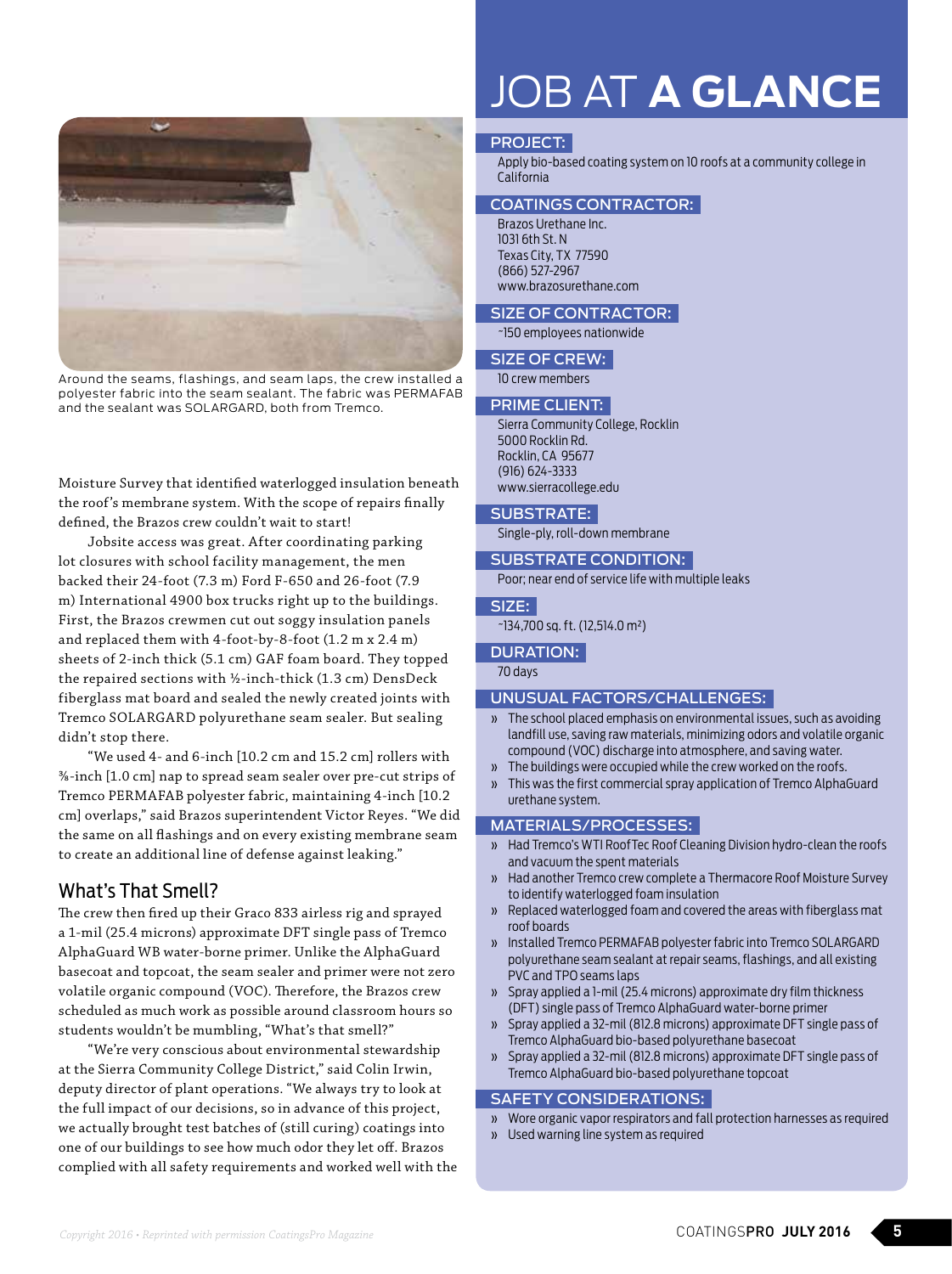## VENDOR **TEAM**

**International Trucks** *Equipment manufacturer* 2701 Navistar Dr. Lisle, IL 60532 (331) 332-5000

**Motorola Mobility** *Equipment manufacturer* 222 W Merchandise Mart Plaza,

Ste. 1800 Chicago, IL 60654 (800) 668-6765 www.motorola.com

**Tremco Inc.** 

*Coatings manufacturer* 3735 Green Rd. Beachwood, OH 44122 (800) 852-9068 www.tremcoroofing.com

www.internationaltrucks.com

#### **DensDeck by Georgia-Pacific Building Products**

*Material manufacturer* 133 Peachtree St. NE Atlanta, GA 30303 (404) 652-4000 www.gp.com

#### **Ford**

*Equipment manufacturer* P.O. Box 6248 Dearborn, MI 48126 (800) 392-3673 www.ford.com

#### **GAF**

*Material manufacturer* 1361 Alps Rd. Wayne, N. J. 07470 (973) 628-3000 www.gaf.com

#### **Graco Inc.**

*Equipment manufacturer* 88 11th Ave. NE Minneapolis, MN 55413 (612) 623-6000 www.graco.com

students and faculty."

With the primer in place, the Brazos crew steeled their nerves for the first-ever spray application of AlphaGuard BIO basecoat.

"The two-part polyurethane AlphaGuard BIO basecoat and topcoat are bio-based," said Bill Burke, Tremco senior field supervisor. "That means a certain percentage of the material comes from agriculture. It's like the corn-based ethanol used to fuel your car; that's how our BIOs are formulated."

The Brazos crew fired up their Graco XP70 plural-component sprayer, which is designed to pump, mix, and atomize high-viscosity, high-solids coatings such as the AlphaGuard basecoat.

"We applied the 32-mil [812.8 microns approximate DFT] basecoat in one pass," said Reyes. "The main challenge on both BIO coats was to make sure we stayed in contact with the guy in the box van watching the pumps. You can't stop spraying or the stuff sets up in the hose."

By way of example, both the AlphaGuard basecoat and topcoat, when conventionally mixed, have pot lives of 20 to 25 minutes at 77° F (25° C) at 50 percent relative humidity (RH), according to the manufacturer's data sheets. The crew used Motorola walkie-talkies to communicate the need to switch drums or stop spraying at the end of the day.



The crew primed the roofs with Tremco AlphaGuard, which was spray applied at ~1 mil (25.4 microns). That water-borne primer was the first step in this system, suggested by Brazos Urethane's Western Division Manager Craig Opel.

#### Scrap Those Plans

The Brazos crew felt great about addressing Sierra Community College's three main concerns. They had worked around a ban on pressure washers, figured out a way to avoid exposing students to unwanted odors, and were on track to finish on time. Like a well-oiled machine, they transitioned quickly to topcoat application. While crewmen in the box van switched from the AlphaGuard BIO basecoat to the AlphaGuard BIO topcoat, others cleaned the spray equipment with methyl ethyl ketone (MEK) solvent. The crew then fired up their Graco XP70 and began applying the 32-mil (812.8 microns) approximate DFT AlphaGuard BIO topcoat in a single pass.

The Brazos team was on track to finish before fall classes began when an issue all too familiar to coatings professionals reared its ugly head. It can get windy in the foothills of the Sierra Nevada Mountains, and in addition to spraying carefully near roof edges, Reyes had coordinated parking lot closures adjacent to rooftops that were being sprayed. This worked well… most of the time!

"We lost two days because it simply got too windy to work," said Opel. "Overspray was a big concern because nobody wants to pay to repaint someone else's car. Losing time made this job more difficult, but if Victor hadn't made the call, we could have hit quite a few cars."

In addition to days lost to excess wind, the physical spraying of the topcoat was anything but a high-speed operation. "We got our best results by moving the gun slowly and cross-hatching our spray pattern," said Reyes. "It takes a bit of time, but the BIO topcoat sprays nice and thick and covers really well."

With delays mounting, it looked like Brazos might have to scrap those plans to finish on time. To get back on track, the crew logged extra hours, mostly behind the scenes, maintaining and rebuilding equipment, organizing, and lining up gear for the next roof.